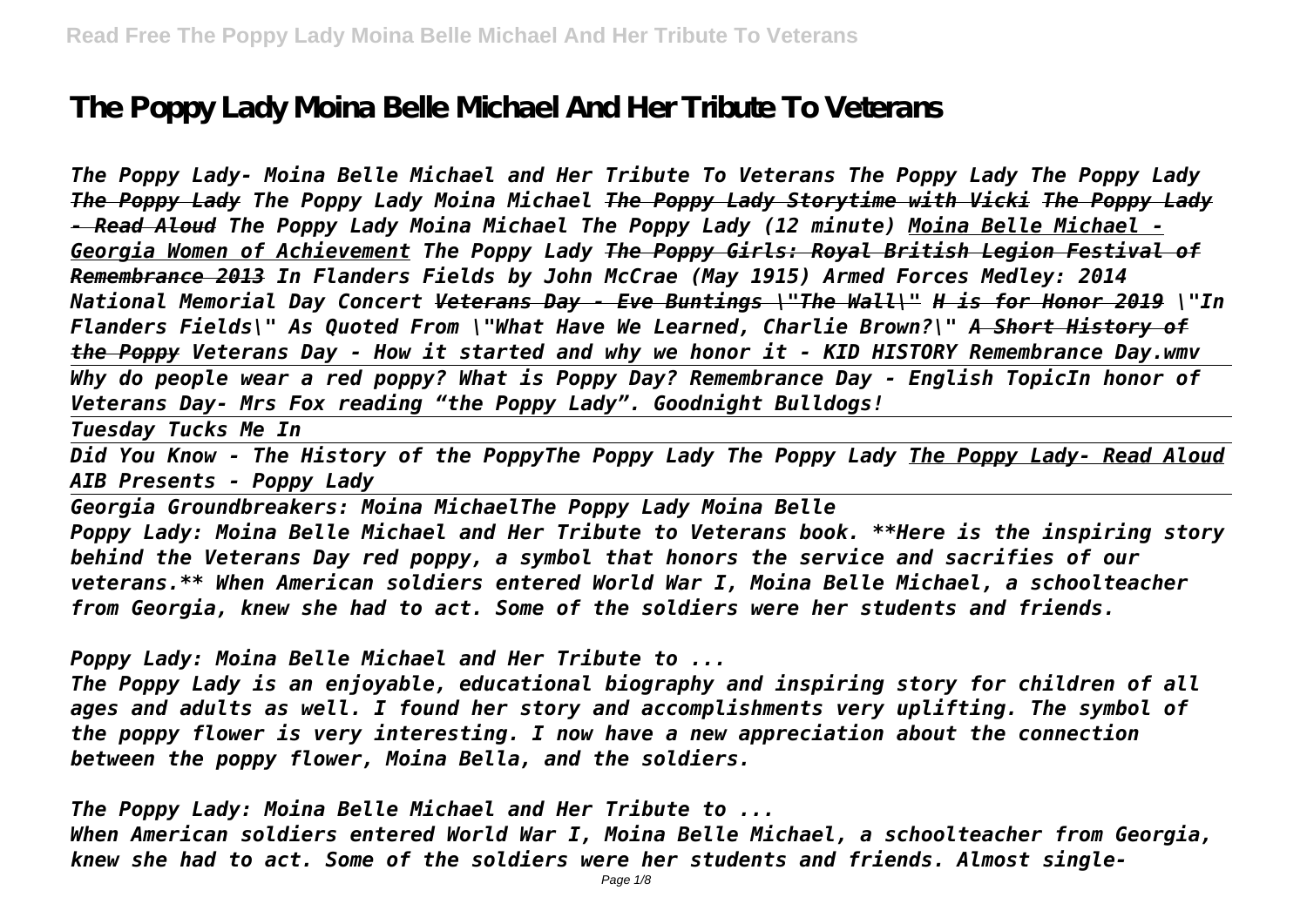*handedly, Moina worked to establish the red poppy as the symbol to honor and remember soldiers. Learn more about her and honor the veterans with this unit study.*

*Moina Michael Unit Study - The Waldock Way*

*The Poppy Lady: Moina Belle Michael and Her Tribute to Veterans by Barbara Elizabeth Walsh, illustrated by Layne Johnson; A Thousand Sisters: The Heroic Airwomen of the Soviet Union in World War II by Elizabeth Wein; The True History of Lyndie B. Hawkins by Gail Shepherd; Tucky Jo and Little Heart by Patricia Polacco*

*15 Books for Veteran's Day – Literacious*

*Both classes also learned about "The Poppy Lady", Georgian professor Moina Belle Michael, who conceived the idea of the poppy as a symbol of remembrance. "I liked remembering the soldiers who died in the wars," said 4A's Rachel Adler. "We read poetry about Remembrance Day. I really liked how the words caught the image of what ...*

*A Day to Remember | Hebrew Academy*

*The Poppy Lady Georgia Historical Marker Moina Belle Michael (August 15, 1869 – May 10, 1944) was an American professor and humanitarian who conceived the idea of using poppies as a symbol of remembrance for those who served in World War I .*

*Moina Michael - Wikipedia*

*In honor of Veterans Day, here are our recommendations for children's books to teach your child about honoring those who have served.*

*7 Children's Books for Veterans Day – bümo*

*A young American teacher, Miss Moina Belle Michael, had an idea for a Flanders Fields Memorial Poppy in November 1918. In her autobiography, "The Miracle Flower, The Story of the Flanders Fields Memorial Poppy" (published in 1941) Moina described how the idea for a memorial emblem of a red poppy came to her in a moment of revelation.*

*Moina Belle Michael: an Idea for the Flanders Fields Poppy ...*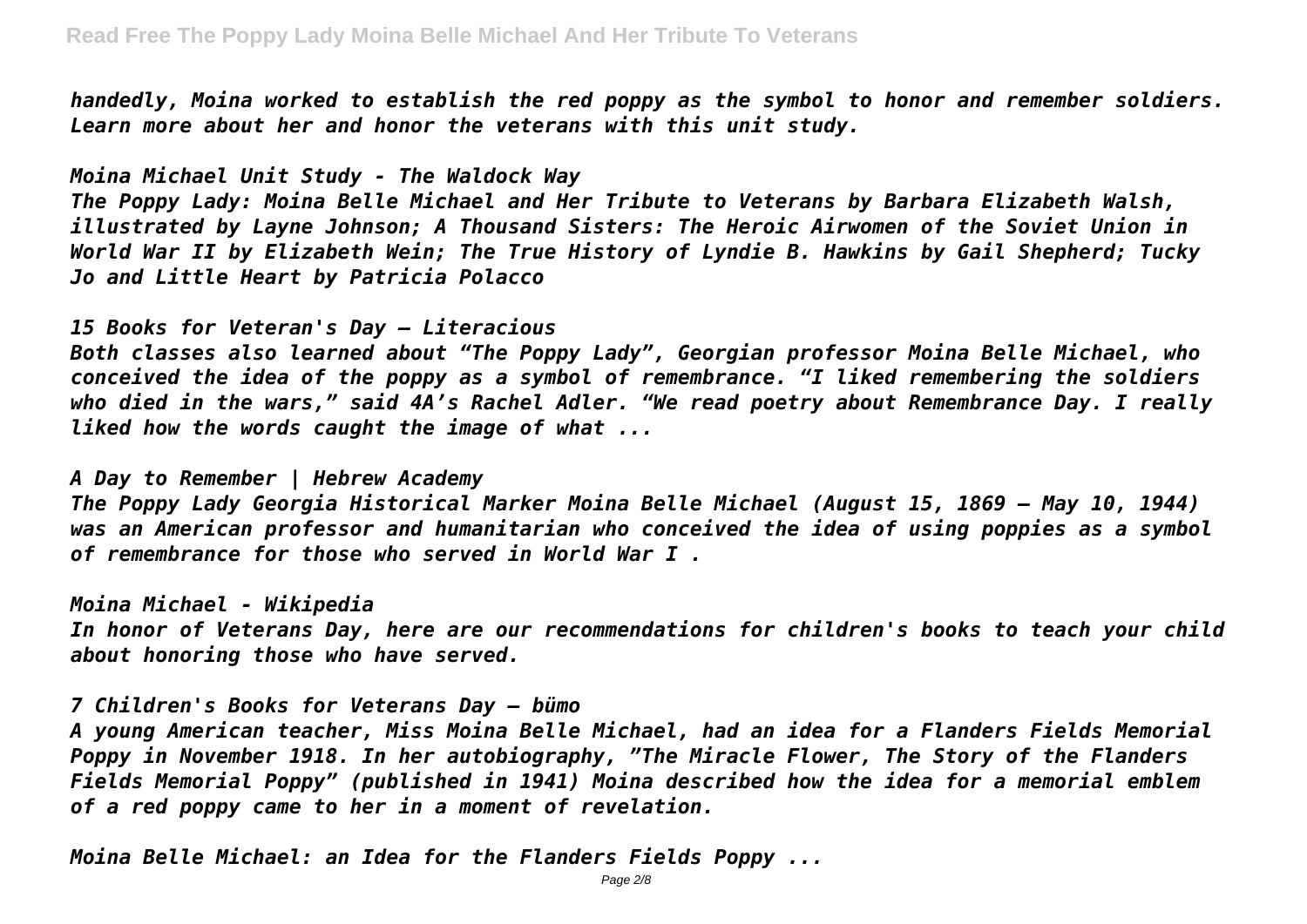*Moina Belle Michael was an American teacher who had the idea to create an emblem of Remembrance using the red Flanders poppy. At the age of 49, with a career in teaching for over 30 years already behind her, she had this inspirational idea in November 1918.*

*Moina Belle Michael Biography (1869-1944) - Great War*

*When American soldiers entered World War I, Moina Belle Michael, a schoolteacher from Georgia, knew she had to act. Some of the soldiers were her students and friends. Almost singlehandedly, Moina worked to establish the red poppy as the symbol to honor and remember soldiers.*

*The Poppy Lady: Moina Belle Michael and Her Tribute to ...*

*Known as the Poppy Lady, Michael dedicated her life to servicemen and women, buying and placing fresh flowers in rooms where they would gather before heading oveMoina Belle Michael, a schoolteacher from Georgia, successfully established the Flanders Field Memorial Poppy as a universal symbol of tribute and support for veterans and their families during World War I and II.*

*The Poppy Lady: Moina Belle Michael and Her Tribute to ...*

*Moina Bell Michael, the Poppy Lady, was a professor and humanitarian who conceived the idea of using poppies as a symbol of remembrance for those who served in World War I. Inspired by the Canadian John McCrae battlefront-theme poem In Flanders Fields, she published a poem in response called We Shall Keep the Faith.*

*30+ Moina Belle Michael ideas in 2020 | flanders field ...*

*When American soldiers entered World War I, Moina Belle Michael, a schoolteacher from Georgia, knew she had to act. Some of the soldiers were her students and friends. Almost single handedly, Moina worked to establish the red poppy as the symbol to honor and remember soldiers.*

## *Barbara Elizabeth Walsh, Picture Book Author*

*Moina Belle Michael, a longtime Georgia educator, was best known for her work as a World War I (1917-18) remembrance advocate. Inspired by the poem "In Flanders Field," Michael first proposed that red silk or paper flowers be worn in memory of fallen soldiers.*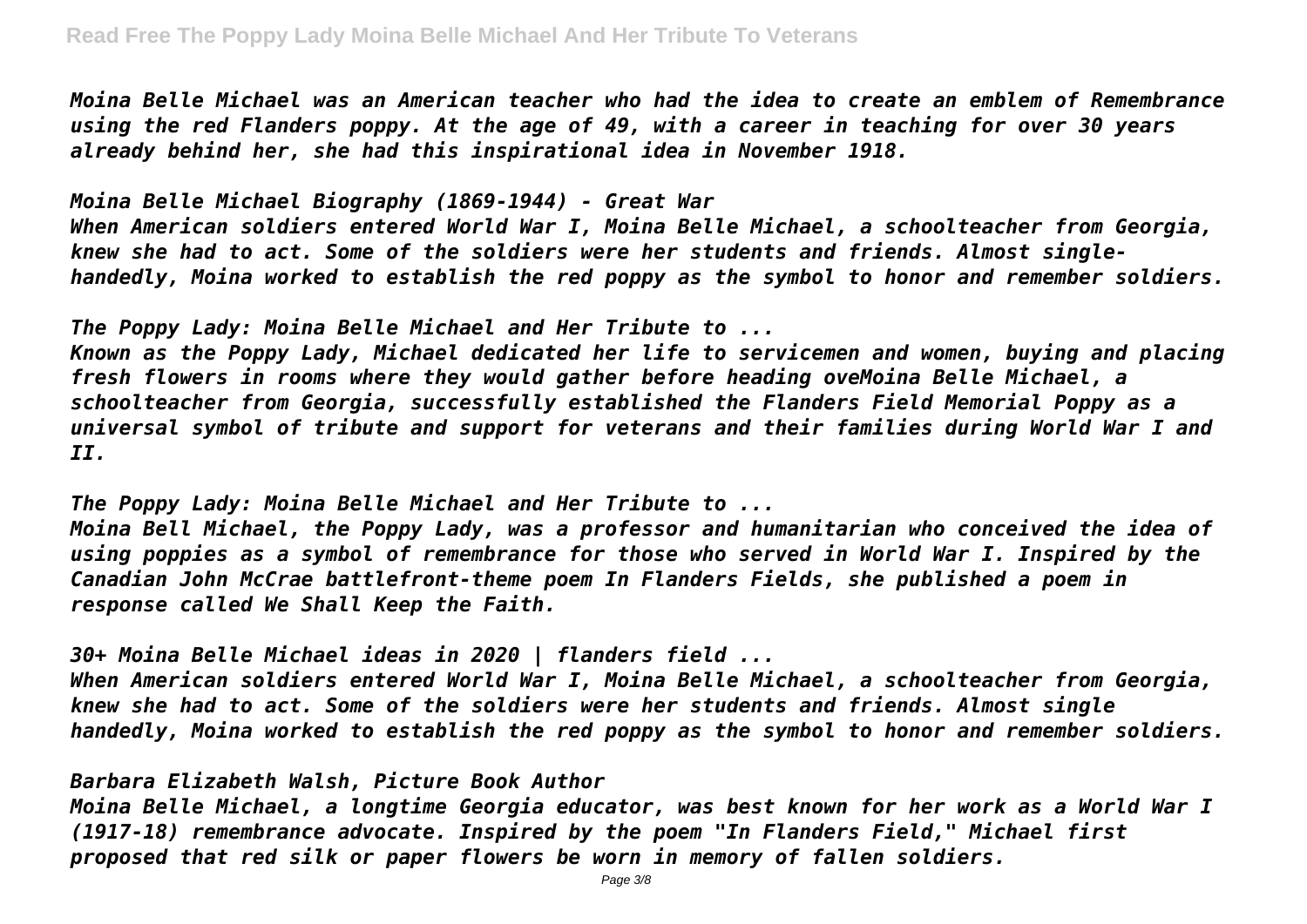*Moina Belle Michael (1869-1944) | New Georgia Encyclopedia*

*Now, nearly 100 years and billions of dollars later, the poppy has become the international symbol of remembrance and support for all military veterans, thanks to the tireless efforts of Moina Belle Michael, affectionately known today as "The Poppy Lady."*

*The Poppy Lady: Moina Michael started a movement for ...*

*The Poppy Lady On August 15, 1869, Moina Belle Michael is born into a world of change. Growing up in Georgia, not long after the American Civil War ends, Moina watches families who have lost everything try to recover their losses and start over. With each passing year, she sees the lines of worry on the faces of her family and friends grow deeper.*

*The Poppy Lady: Barbara Elizabeth Walsh, Picture Book Author This a book trailer for a book coming out in Sept.About Moina Belle Michael who helped establish the red poppy as a symbol of remembrance for veterans.*

*The Poppy Lady - YouTube*

*The Poppy Lady: Moina Belle Michael and her Tribute to Veterans by Barbara Elizabeth Walsh Once again, it will soon be Veteran's Day in the US and Remembrance Day in many other countries around the world.*

*The Children's War: The Poppy Lady: Moina Belle Michael ...*

*Find helpful customer reviews and review ratings for By Barbara Elizabeth Walsh The Poppy Lady: Moina Belle Michael and Her Tribute to Veterans at Amazon.com. Read honest and unbiased product reviews from our users.*

*The Poppy Lady- Moina Belle Michael and Her Tribute To Veterans The Poppy Lady The Poppy Lady The Poppy Lady The Poppy Lady Moina Michael The Poppy Lady Storytime with Vicki The Poppy Lady - Read Aloud The Poppy Lady Moina Michael The Poppy Lady (12 minute) Moina Belle Michael -*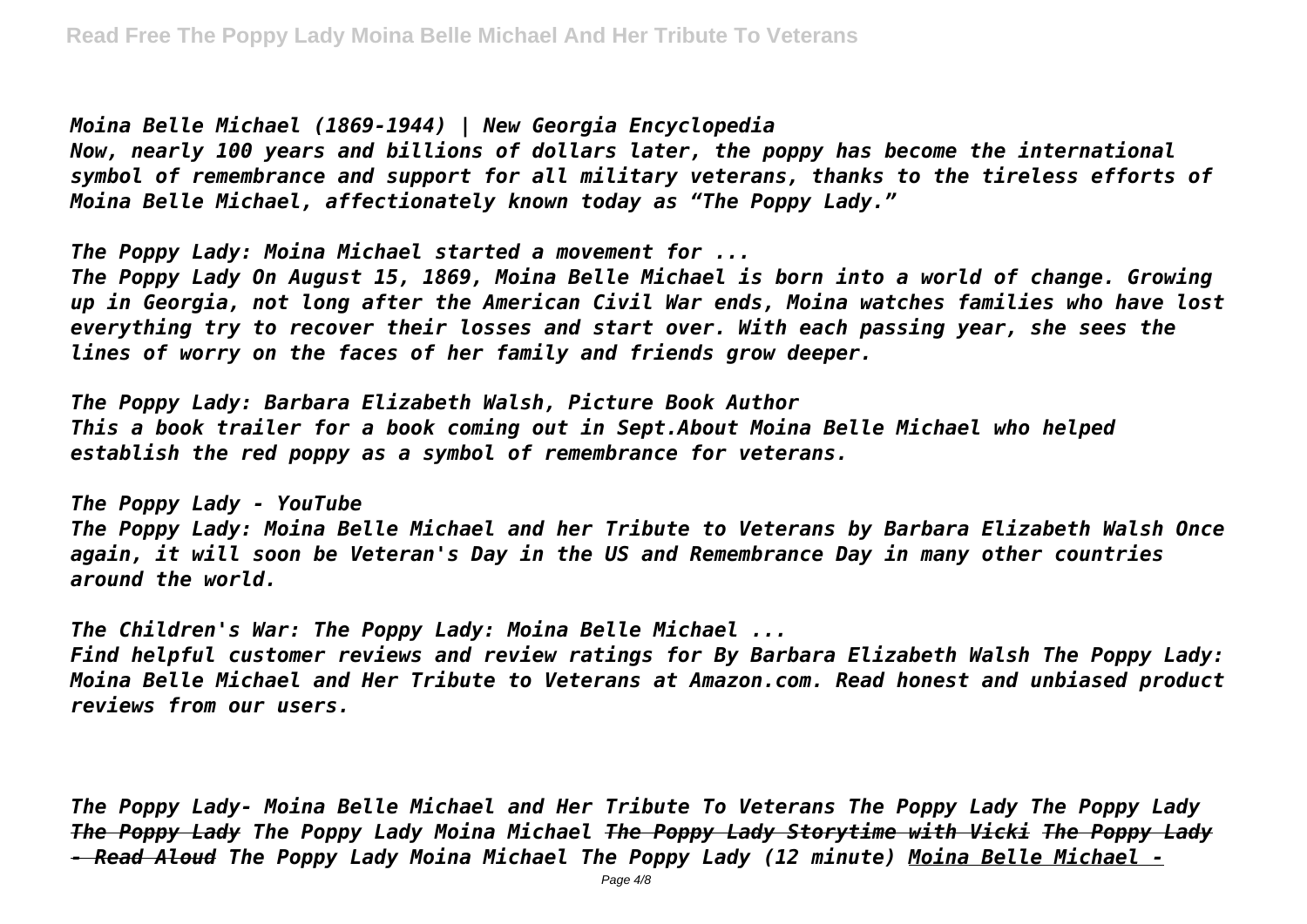*Georgia Women of Achievement The Poppy Lady The Poppy Girls: Royal British Legion Festival of Remembrance 2013 In Flanders Fields by John McCrae (May 1915) Armed Forces Medley: 2014 National Memorial Day Concert Veterans Day - Eve Buntings \"The Wall\" H is for Honor 2019 \"In Flanders Fields\" As Quoted From \"What Have We Learned, Charlie Brown?\" A Short History of the Poppy Veterans Day - How it started and why we honor it - KID HISTORY Remembrance Day.wmv Why do people wear a red poppy? What is Poppy Day? Remembrance Day - English TopicIn honor of Veterans Day- Mrs Fox reading "the Poppy Lady". Goodnight Bulldogs!*

*Tuesday Tucks Me In*

*Did You Know - The History of the PoppyThe Poppy Lady The Poppy Lady The Poppy Lady- Read Aloud AIB Presents - Poppy Lady*

*Georgia Groundbreakers: Moina MichaelThe Poppy Lady Moina Belle Poppy Lady: Moina Belle Michael and Her Tribute to Veterans book. \*\*Here is the inspiring story behind the Veterans Day red poppy, a symbol that honors the service and sacrifies of our veterans.\*\* When American soldiers entered World War I, Moina Belle Michael, a schoolteacher from Georgia, knew she had to act. Some of the soldiers were her students and friends.*

*Poppy Lady: Moina Belle Michael and Her Tribute to ...*

*The Poppy Lady is an enjoyable, educational biography and inspiring story for children of all ages and adults as well. I found her story and accomplishments very uplifting. The symbol of the poppy flower is very interesting. I now have a new appreciation about the connection between the poppy flower, Moina Bella, and the soldiers.*

*The Poppy Lady: Moina Belle Michael and Her Tribute to ...*

*When American soldiers entered World War I, Moina Belle Michael, a schoolteacher from Georgia, knew she had to act. Some of the soldiers were her students and friends. Almost singlehandedly, Moina worked to establish the red poppy as the symbol to honor and remember soldiers. Learn more about her and honor the veterans with this unit study.*

*Moina Michael Unit Study - The Waldock Way*

*The Poppy Lady: Moina Belle Michael and Her Tribute to Veterans by Barbara Elizabeth Walsh, illustrated by Layne Johnson; A Thousand Sisters: The Heroic Airwomen of the Soviet Union in*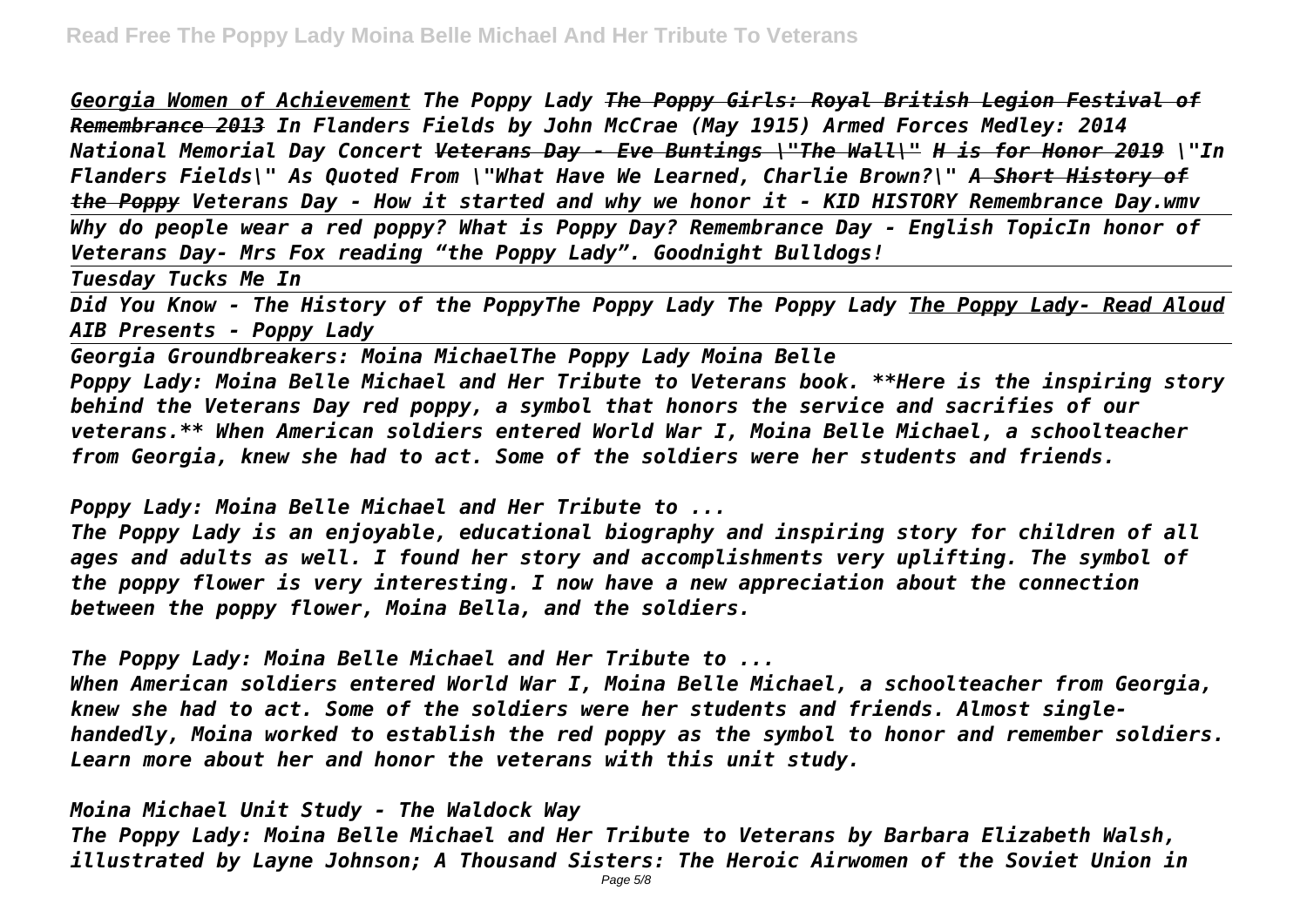*World War II by Elizabeth Wein; The True History of Lyndie B. Hawkins by Gail Shepherd; Tucky Jo and Little Heart by Patricia Polacco*

*15 Books for Veteran's Day – Literacious*

*Both classes also learned about "The Poppy Lady", Georgian professor Moina Belle Michael, who conceived the idea of the poppy as a symbol of remembrance. "I liked remembering the soldiers who died in the wars," said 4A's Rachel Adler. "We read poetry about Remembrance Day. I really liked how the words caught the image of what ...*

## *A Day to Remember | Hebrew Academy*

*The Poppy Lady Georgia Historical Marker Moina Belle Michael (August 15, 1869 – May 10, 1944) was an American professor and humanitarian who conceived the idea of using poppies as a symbol of remembrance for those who served in World War I .*

*Moina Michael - Wikipedia*

*In honor of Veterans Day, here are our recommendations for children's books to teach your child about honoring those who have served.*

*7 Children's Books for Veterans Day – bümo*

*A young American teacher, Miss Moina Belle Michael, had an idea for a Flanders Fields Memorial Poppy in November 1918. In her autobiography, "The Miracle Flower, The Story of the Flanders Fields Memorial Poppy" (published in 1941) Moina described how the idea for a memorial emblem of a red poppy came to her in a moment of revelation.*

*Moina Belle Michael: an Idea for the Flanders Fields Poppy ...*

*Moina Belle Michael was an American teacher who had the idea to create an emblem of Remembrance using the red Flanders poppy. At the age of 49, with a career in teaching for over 30 years already behind her, she had this inspirational idea in November 1918.*

*Moina Belle Michael Biography (1869-1944) - Great War When American soldiers entered World War I, Moina Belle Michael, a schoolteacher from Georgia,*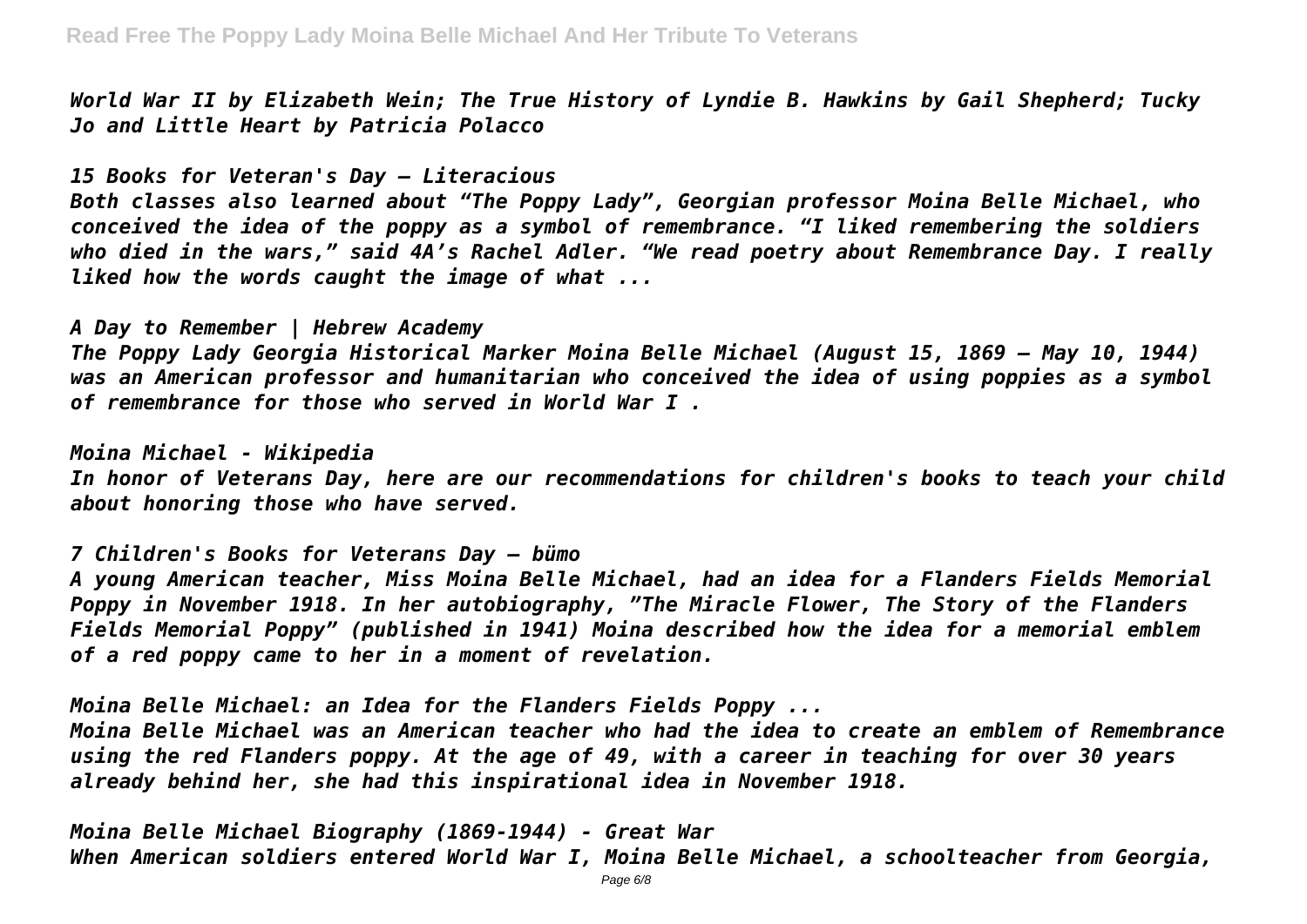*knew she had to act. Some of the soldiers were her students and friends. Almost singlehandedly, Moina worked to establish the red poppy as the symbol to honor and remember soldiers.*

*The Poppy Lady: Moina Belle Michael and Her Tribute to ...*

*Known as the Poppy Lady, Michael dedicated her life to servicemen and women, buying and placing fresh flowers in rooms where they would gather before heading oveMoina Belle Michael, a schoolteacher from Georgia, successfully established the Flanders Field Memorial Poppy as a universal symbol of tribute and support for veterans and their families during World War I and II.*

*The Poppy Lady: Moina Belle Michael and Her Tribute to ...*

*Moina Bell Michael, the Poppy Lady, was a professor and humanitarian who conceived the idea of using poppies as a symbol of remembrance for those who served in World War I. Inspired by the Canadian John McCrae battlefront-theme poem In Flanders Fields, she published a poem in response called We Shall Keep the Faith.*

*30+ Moina Belle Michael ideas in 2020 | flanders field ...*

*When American soldiers entered World War I, Moina Belle Michael, a schoolteacher from Georgia, knew she had to act. Some of the soldiers were her students and friends. Almost single handedly, Moina worked to establish the red poppy as the symbol to honor and remember soldiers.*

*Barbara Elizabeth Walsh, Picture Book Author*

*Moina Belle Michael, a longtime Georgia educator, was best known for her work as a World War I (1917-18) remembrance advocate. Inspired by the poem "In Flanders Field," Michael first proposed that red silk or paper flowers be worn in memory of fallen soldiers.*

*Moina Belle Michael (1869-1944) | New Georgia Encyclopedia*

*Now, nearly 100 years and billions of dollars later, the poppy has become the international symbol of remembrance and support for all military veterans, thanks to the tireless efforts of Moina Belle Michael, affectionately known today as "The Poppy Lady."*